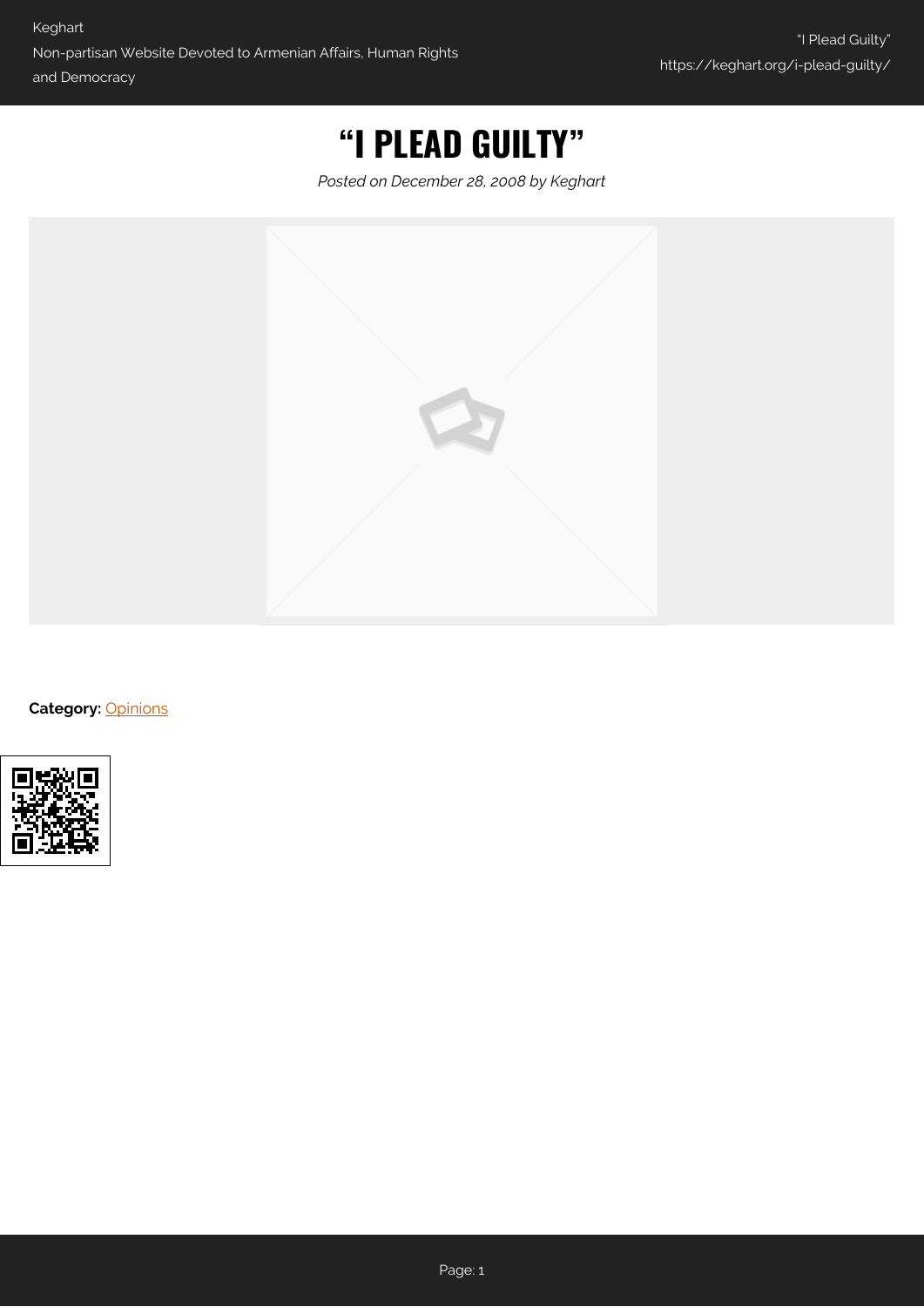## By Viken L. Attarian, Montreal, 9 December 2008

I have recently read the comment of Mr. Dikran Piliquian on my essays [Why I Cannot be a Conservative.](http://www.keghart.com/Attarian-Conservative#comment-19234)

I would like to thank him for responding and making his voice be heard. He is certainly not indifferent.

## By Viken L. Attarian, Montreal, 9 December 2008

I have recently read the comment of Mr. Dikran Piliquian on my essays [Why I Cannot be a Conservative.](http://www.keghart.com/Attarian-Conservative#comment-19234)

I would like to thank him for responding and making his voice be heard. He is certainly not indifferent.

## Here are my counterarguments:

1. Judging by the date of his comment, he has not read part III. All three pieces belong together and are meant to build the theoretical framework of analysis, from the more general to the more specific. Commenting on the whole before the work is complete is at best ill-advised. Mr. Avedis Kevorkian has made the same point that I am making. That would be like clapping, or in this case booing, after only one movement of a musical work is heard. If anything, it is a comment on the clapper and the booer, not the orchestra. Having said this, I would welcome Mr. Dikran Piliguian to build the counterargument to my position and to cite all the necessary examples and sources and let us have a good debate on the topic.

2. To the accusation that I have studied in Czechoslovakia, I plead guilty. The argument however that this somehow makes me a Stalinist or a Communist is more than flimsy. I have never hidden where I studied and in fact I have written about the experience in my blog. I have also studied (and taught) in France and have studied (and taught) in Canada (mainly Quebec, but also Manitoba). Does that make me a Gaullist or a follower of the Bloc Quebecois? Mr. Piliguian's argument would lead us to conclude for example that the numerous Armenians in various fields such as medicine, engineering, teaching and so on, who number in the thousands and have studied in Soviet Armenia and are now arguably in various positions of authority and leadership in the Diaspora are somehow all KGB moles and closet Stalinists. He is of course free to believe whatever he wants and I will defend his right to have that belief. But, if one agreed with Mr. Piliguian's line of reasoning, and along similar lines of argument, one should conclude that because someone studied in the US, for instance during the Vietnam war, that he/she somehow condoned that war, or worse even approved of the My Lai massacres.

3. Mr. Piliguian has obviously read what I write since he knows so much about me. My work is on public record, including my work for Armenian and non-Armenian human rights issues. I know who I am and what I have done and I have not changed much from the times I was in Czechoslovakia, or even earlier. At that time I was involved in defending the rights for freedom of expression of artists and writers in Communist Czechoslovakia. As a foreign student who enjoyed certain immunities (i.e. I could not be jailed, merely deported), I was involved in distributing the works of "banned" writers, which included Milan Kundera and Vaclav Havel, who later became the president of the Czech Republic after the Velvet Revolution. I can name names and give contacts that can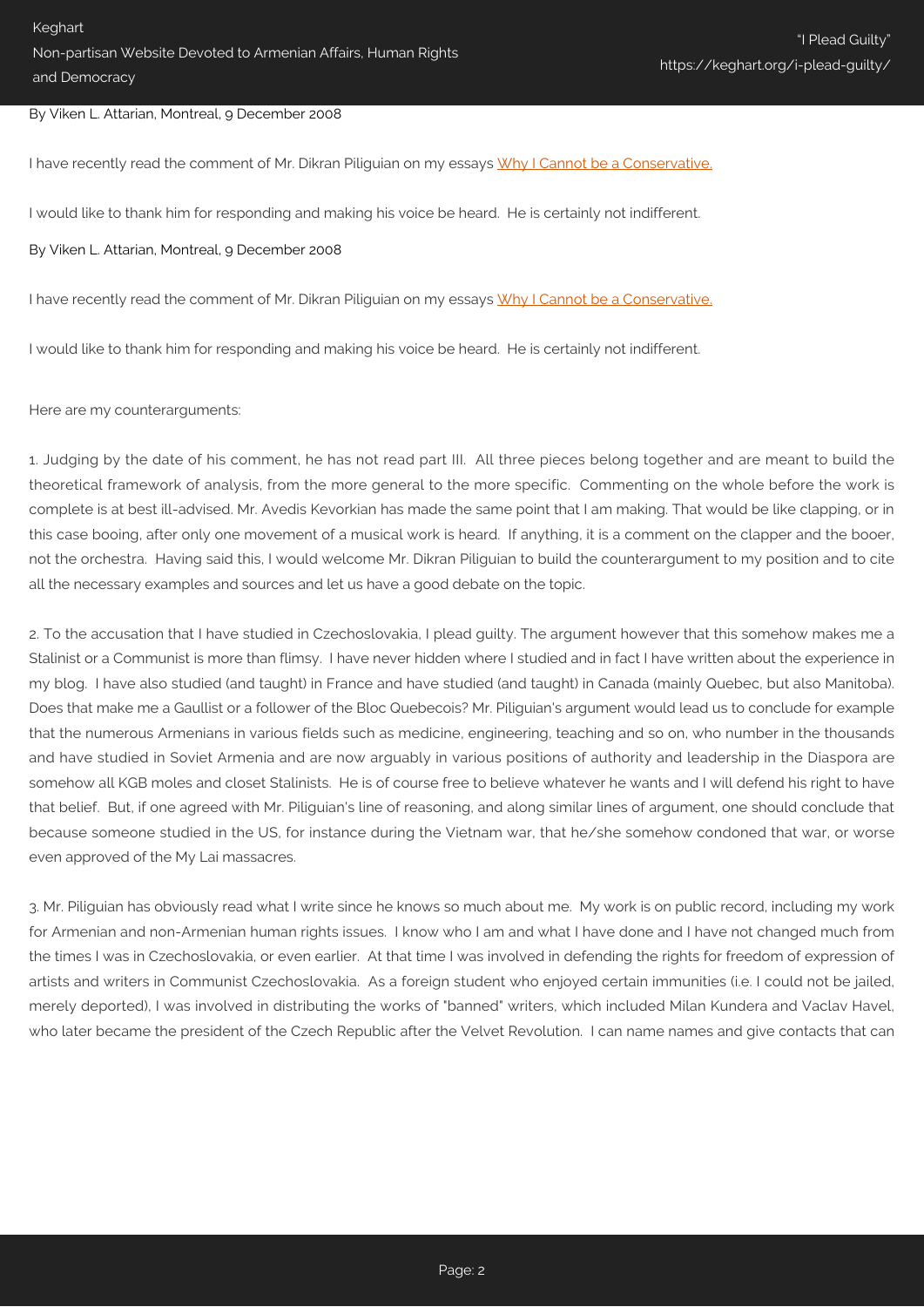Castro, Chavez, Stalin and Lenin, I would like to ask Mr. Piliguian as to how many times he has personally risked his own personal future and under what circumstances to defend anyone's individual freedoms which he obviously so cherishes? I will publicly salute him if he can do so, because it would mean that we believe in similar ideals.

back up my claim. Since he has turned this issue into an ad hominem attack against me equating me to fascists and defenders of

4. As for the comparison with Michael Moore, I feel extremely flattered although I think it is somewhat unjustified. Again because his argument is completely faulty. He says and I quote "as someone who studied in Czechoslovakia during the time when the country was under a brutal soviet fascist regime, Viken surprises me with his Michael Moorish nonsense that he spews". So the logic is as follows, I studied in a country during a time when it was under a "brutal soviet fascist regime" (giving him the benefit of the doubt for the exaggeration in the qualifiers) so that somehow makes me complicit, yet I surprise him by spewing nonsense worthy of Michael Moore. So if I am a Communist/Fascist and presumably so is Michael Moore in his books, why is he surprised? How is this connection made? The logical conclusion simply cannot be derived from the initial premise. I do not know Mr. Piliguian's field of expertise, but he cannot have studied mathematical logic.

5. Since he is attributing Leninism, Trotskyism, Stalinism and many other "ism"s to me, I can only conclude that this is for namecalling purposes. Any serious reader who knows his material knows how far apart these "ism"s are. In the eye of Mr. Piliguian, they might be equally reprehensible, but that would be like accusing a defendant in a legal case of one major crime, when he might be guilty of another (or not). One would not want to suggest that Conrad Black is guilty of first degree murder, although he might be guilty of first degree fraud. And no, this is not simply a matter for lawyers to know about. I would also suggest that he has not read my text carefully or completely enough, because any reader will immediately spot how I feel about Stalinists and Communist ideologues (or, in general, about any ideologues).

6. Arguing that the real reason for the collapse of the global free markets is because there was forced lending to non-credit worthy homebuyers would be the equivalent to suggest that

a) lower income individuals should not be borrowing, therefore, for example, institutions like the Grameen Bank should not exist and have somehow caused this global catastrophe,

b) the rampant financial risk "securitization" and issuing of dubious derivative instruments that were in turn "sliced/diced" into other types of financial paper and then resold for more profit into hedge funds and so on had absolutely nothing to do with what happened and,

c) great floods (financial collapse) are not due to the fact that we decided to do away with flood barriers (regulations) but are caused because of them. As they say in Armenian, varbed kogheh dan dereh kogh geh haneh - a good thief will make the victim look like the thief.

I will let the learned reader be the judge as to who would qualify as a fascist. I do not claim that Mr. Piliguian is one. Therefore I agree with him. He is neither a Liberal nor a Fascist.